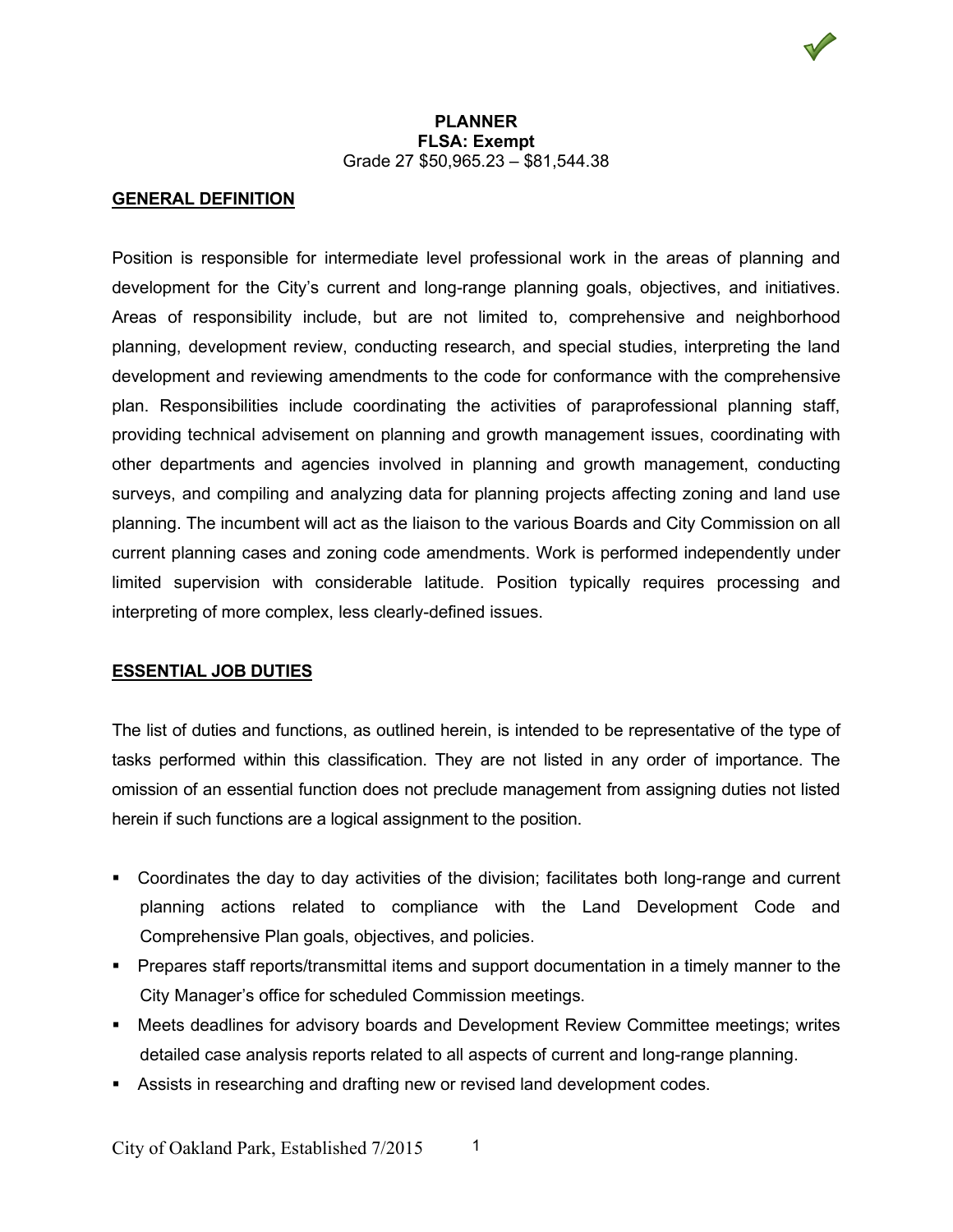- Provides analysis and responses regarding the compatibility of the proposed development with Land Development Codes and Comprehensive Plan designations.
- Participates in the maintenance and coordination of the current planning agenda, long-range planning, and related administrative needs through the use of a detailed activity report.
- Obtains, assembles, summarizes, and analyzes data involved in planning, such as land use, population, economic characteristics, traffic, land development, and other factors pertinent to a comprehensive planning program, including the use of GIS software to produce maps.
- Provides or assists in providing technical and professional advisement regarding planning and development functions to management, governing authorities, and members of the public.
- Coordinates resident complaints regarding neighborhood traffic issues.
- Evaluates land use and zoning proposals to ensure compliance with applicable City, state or federal laws, codes, ordinances, and related regulatory standards.
- Participates in the supervision of administrative support, paraprofessional department staff, and interns by assigning tasks, and providing technical reviews for work products.
- Evaluates environmental information and recommends mitigation measures to reduce adverse impacts of development.
- Participates in the development, maintenance, and administration of a comprehensive information resource database for planning and growth management analysis purposes.
- **Provides presentations to supervisors, boards, commissions, civic groups, and the general** public on planning and growth management issues as directed.
- Participates in various development review and pre-development meetings to provide information and guidance applicable to the City's community development goals, objectives, and initiatives.
- Maintains current knowledge of trends and developments in the disciplines of urban and regional planning and zoning administration for application to functions undercharge.
- May provide technical recommendations on the development and implementation of growth management policies and regulations.
- May negotiate leases on city-owned property and obtain City Commission review and approval of them through the entire process.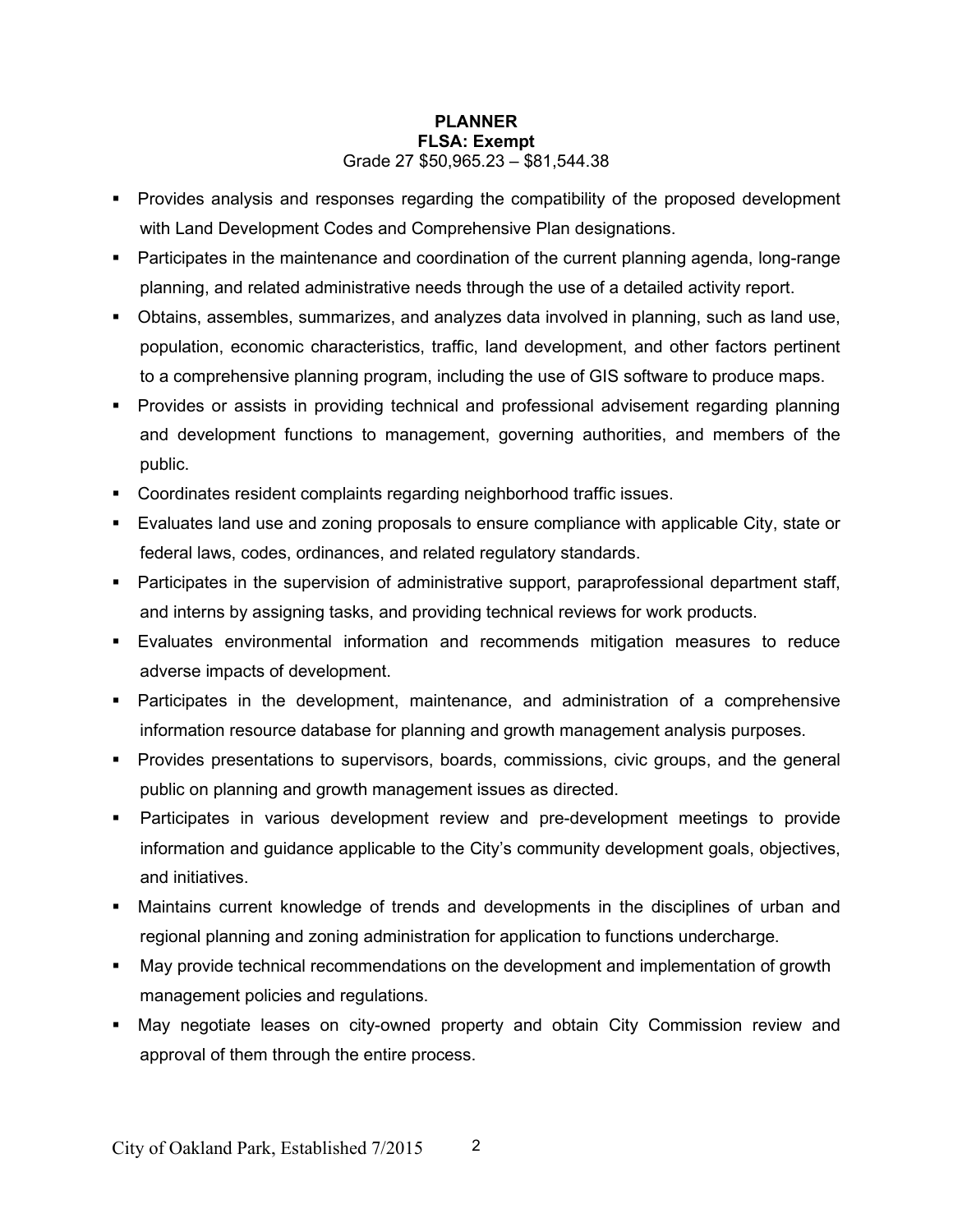- May represent the City at meetings, conferences, and workshops concerning planning and growth management issues.
- **Requires regular attendance to scheduled work shifts.**

# **KNOWLEDGE, SKILLS & ABILITIES**

- Thorough knowledge of the principles and practices applied to the review and analysis of urban planning and growth management initiatives.
- Thorough knowledge of the planning, zoning, physical development, and economic development principles and practices applied to municipal community development.
- Thorough knowledge of the body of available and current information resources applicable to planning and growth management for technical research purposes and for special projects as may be assigned.
- Thorough knowledge of legislation affecting growth management and land development in Florida.
- Thorough knowledge of the development functions of municipal, state, and county government.
- Thorough knowledge of modern office practices, with emphasis on computer literacy, word processing, spreadsheet applications, and electronic records and file management.
- Skill in providing excellent customer service.
- Ability to review, understand, and render recommendations regarding ordinances, land development legislation, codes, special requests, and applications or related information.
- Ability to assign, delegate, and provide tasks and projects to paraprofessional planning staff, interns, and consultants.
- Ability to establish and maintain effective working relationships with internal and external customers, as well as governing and appointed authorities.

## **MINIMUM ACCEPTABLE EDUCATION, TRAINING & EXPERIENCE**

Bachelor's degree in urban and regional planning, public administration, or related field; supplemented by a minimum of two (2) years' experience in a municipal planning function. Must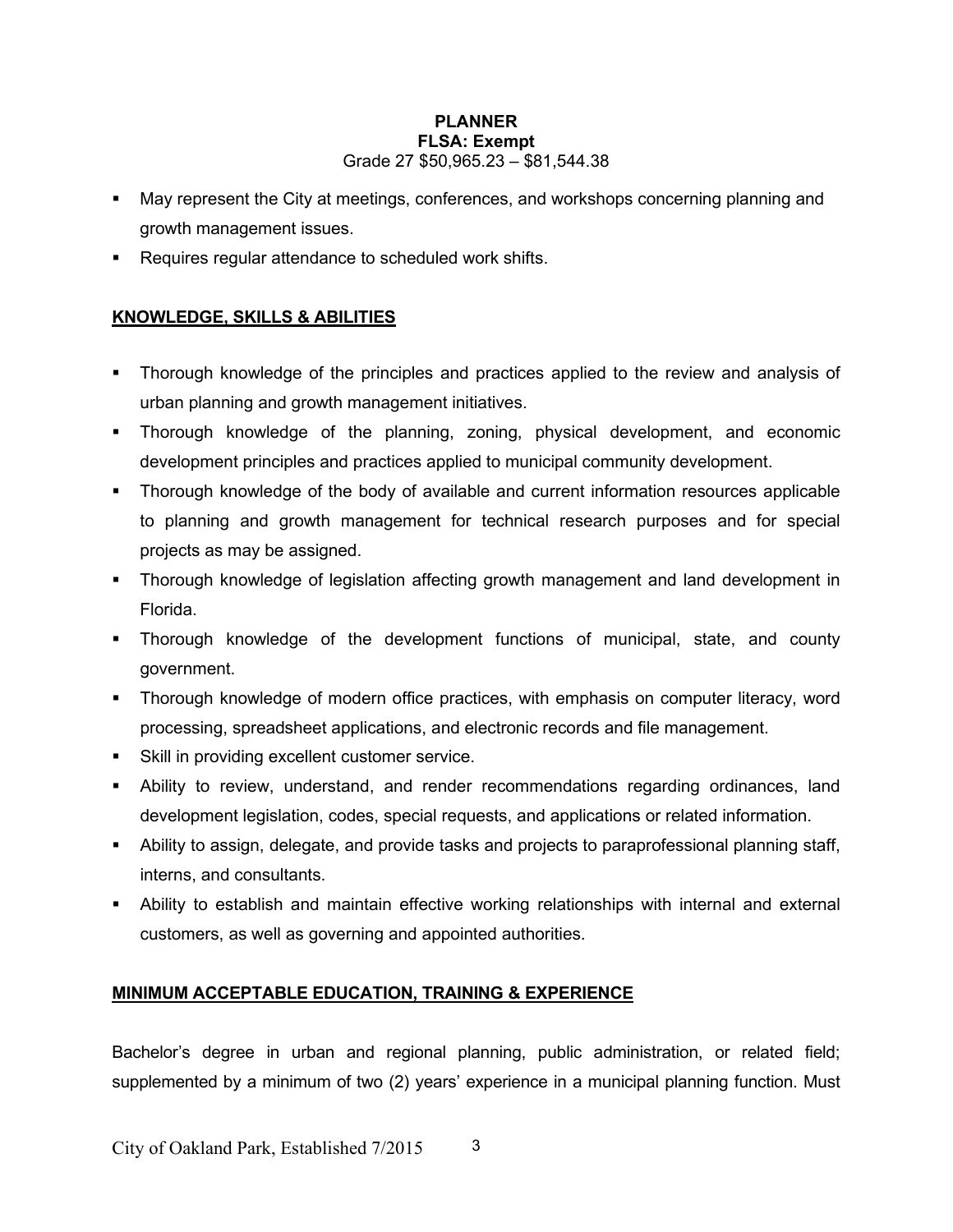have the American Institute of Certified Planners (AICP) certification. Must have a valid Florida driver's license without any restrictions affecting the ability to perform the essential job duties.

## **PREFERRED**

Master's degree in urban and regional planning, public administration, or related field.

## **PHYSICAL REQUIREMENTS**

The City of Oakland Park is an Equal Opportunity Employer. In compliance with the Americans with Disabilities Act (42 U.S. C. 12101 et. seq.), the City of Oakland Park will provide reasonable accommodations to qualified individuals with disabilities and encourages both prospective and current employees to discuss potential accommodations with the employer. The physical demands described here are representative of those that must be met by an employee to successfully perform the essential functions of this job.

Tasks involve the ability to exert light physical effort in sedentary to light work, but which may involve some lifting, carrying, pushing and/or pulling of objects and materials of lightweight (5 pounds). Tasks may involve extended periods of time at a keyboard or workstation. Work is performed in usual office conditions with rare exposure to disagreeable environmental factors. Some tasks require visual abilities. Proficient oral communications ability required.

A review of this position has excluded the marginal functions of the position that are incidental to the performance of fundamental job duties. All duties and responsibilities are essential job functions and requirements are subject to possible modifications to reasonably accommodate individuals with disabilities. To perform this job successfully, the incumbent(s) will possess the abilities and aptitudes to perform each duty proficiently. Some requirements may exclude individuals who pose a direct threat of significant risk to the health or safety of themselves or others. Requirements are representative of the minimum level of knowledge, skills and ability.